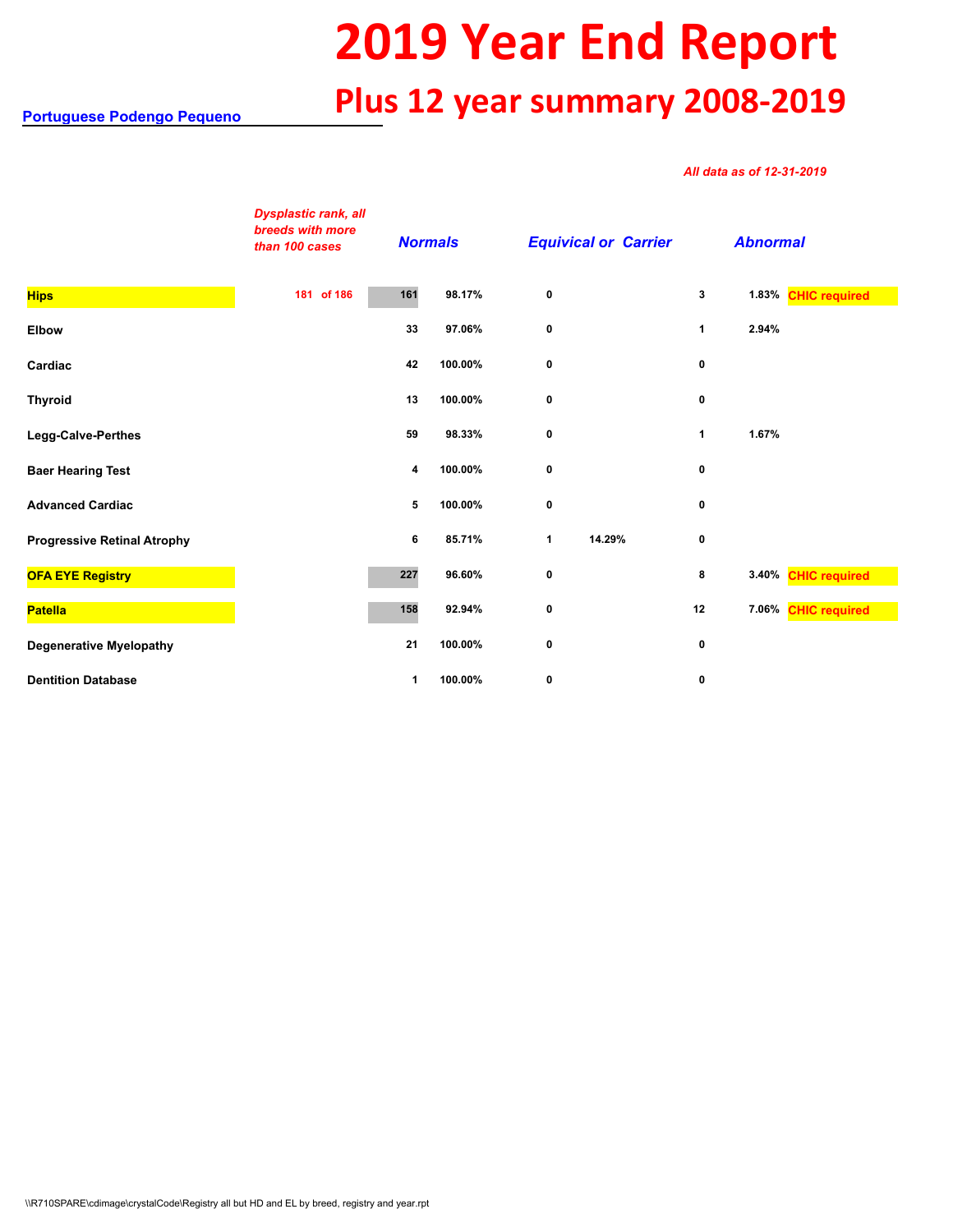## *Percent submitted to the open registry*

|               | <b>Hips</b>                             |                                         |                                   |                         |                         |                                  |                         |              |
|---------------|-----------------------------------------|-----------------------------------------|-----------------------------------|-------------------------|-------------------------|----------------------------------|-------------------------|--------------|
|               |                                         | Report year <b>Cases</b> Excellent<br>% | <b>Good</b><br>$\%$               | %                       | Fair Borderline<br>$\%$ | <b>Mild</b><br>$\%$              | Moderate<br>$\%$        | Severe<br>%  |
| 2008          | $\overline{9}$<br>33.33%                | $\overline{1}$<br>11.11%                | $6\overline{6}$<br>66.67%         | $\Omega$                | $\Omega$                | $\sim$ 1<br>11.11%               | $\sim$ 1<br>11.11%      | $\Omega$     |
| 2009          | 12.50%                                  | $\sim$ 1<br>12.50%                      | $\overline{6}$<br>75.00%          | $\sim$ 1<br>12.50%      | $\mathbf{0}$            | $\Omega$                         | $\Omega$                | $\Omega$     |
| 2010          | $\overline{\phantom{a}}$ 9<br>$11.11\%$ | 6<br>66.67%                             | $\overline{\mathbf{3}}$<br>33.33% | $\mathbf 0$             | $\Omega$                | 0                                | $\Omega$                | 0            |
| 2011          | 10<br>10.00%                            | $\overline{\mathbf{3}}$<br>30.00%       | $\overline{7}$<br>70.00%          | $\mathbf{0}$            | $\mathbf{0}$            | $\mathbf 0$                      | $\Omega$                | $\Omega$     |
| 2012          | $\overline{16}$<br>68.75%               | $\mathbf{3}$<br>18.75%                  | 12<br>75.00%                      | $\overline{1}$<br>6.25% | 0                       | $\mathbf 0$                      | 0                       | 0            |
| 2013          | $\overline{5}$<br>60.00%                | $\overline{1}$<br>20.00%                | $\overline{\mathbf{3}}$<br>60.00% | $\sim$ 1<br>20.00%      | $\mathbf{0}$            | 0                                | $\Omega$                | $\Omega$     |
| 2014          | 29<br>55.17%                            | 13<br>44.83%                            | 15<br>51.72%                      | $\overline{1}$<br>3.45% | $\mathbf 0$             | 0                                | $\mathbf 0$             | $\mathbf 0$  |
| 2015          | $\overline{13}$<br>15.38%               | $\overline{4}$<br>30.77%                | $\overline{9}$<br>69.23%          | $\overline{0}$          | $\mathbf 0$             | 0                                | $\mathbf 0$             | $\mathbf 0$  |
| 2016          | 15<br>53.33%                            | $\overline{\mathbf{3}}$<br>20.00%       | 10<br>66.67%                      | $\overline{1}$<br>6.67% | $\mathbf 0$             | $\mathbf 0$                      | $\overline{1}$<br>6.67% | $\mathbf 0$  |
| 2017          | 15<br>40.00%                            | $\overline{4}$<br>26.67%                | 11<br>73.33%                      | $\overline{0}$          | $\mathbf{0}$            | 0                                | $\Omega$                | $\mathbf 0$  |
| 2018          | 29<br>41.38%                            | $\overline{9}$<br>31.03%                | 20<br>68.97%                      | $\mathbf 0$             | $\mathbf 0$             | 0                                | $\mathbf 0$             | $\mathbf 0$  |
| 2019          | $\overline{13}$<br>38.46%               | $\overline{\phantom{a}}$ 8<br>61.54%    | $\overline{5}$<br>38.46%          | $\Omega$                | $\mathbf 0$             | 0                                | $\Omega$                | $\mathbf 0$  |
| <b>Totals</b> | 171                                     | 56<br>32.75%                            | 107<br>62.57%                     | 5 <sup>5</sup><br>2.92% | $\mathbf{0}$            | $\blacktriangleleft$<br>$0.58\%$ | $\overline{2}$<br>1.17% | $\mathbf{0}$ |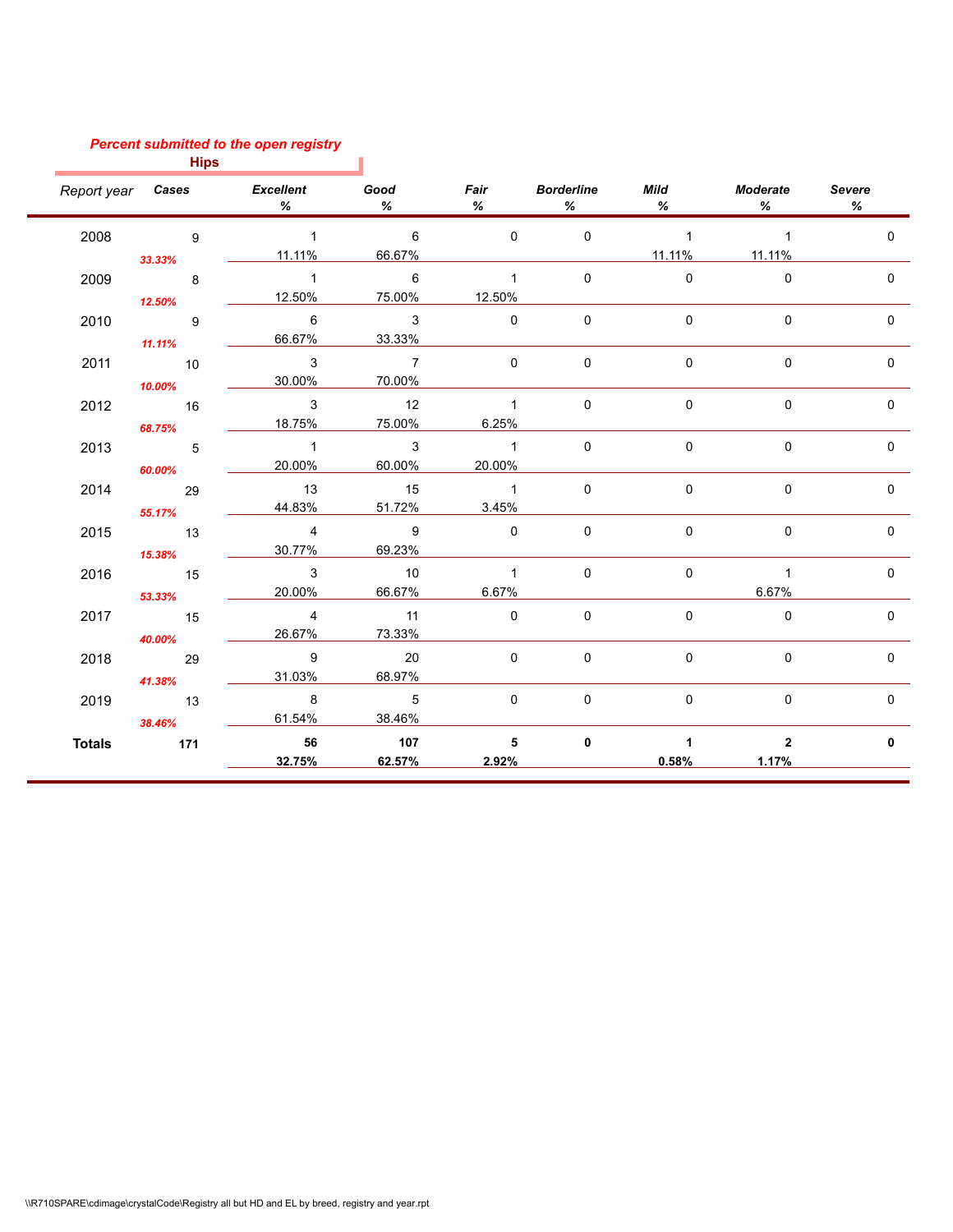| Report Year   |                           |                                    |                        |                 |                 |                           |  |
|---------------|---------------------------|------------------------------------|------------------------|-----------------|-----------------|---------------------------|--|
|               | Cases                     | <b>Normal</b><br>$\%$              | Grade 1<br>$\%$        | Grade 2<br>$\%$ | Grade 3<br>$\%$ | <b>Borderline</b><br>$\%$ |  |
| 2008          | $\mathbf{3}$              | $\mathbf{3}$<br>100.00%            |                        |                 |                 |                           |  |
| 2010          | $\,$ 5 $\,$               | $\sqrt{5}$<br>100.00%              |                        |                 |                 |                           |  |
| 2011          | 1                         | $\mathbf{1}$<br>100.00%            |                        |                 |                 |                           |  |
| 2012          | 1                         | $\mathbf{1}$<br>100.00%            |                        |                 |                 |                           |  |
| 2014          | 1                         | $\mathbf{1}$<br>100.00%            |                        |                 |                 |                           |  |
| 2015          | 4                         | $\overline{\mathbf{4}}$<br>100.00% |                        |                 |                 |                           |  |
| 2016          | $\ensuremath{\mathsf{3}}$ | $\mathbf{3}$<br>100.00%            |                        |                 |                 |                           |  |
| 2017          | 1                         | $\mathbf{1}$<br>100.00%            |                        |                 |                 |                           |  |
| 2018          | 13                        | 13<br>100.00%                      |                        |                 |                 |                           |  |
| 2019          | 4                         | $\mathsf 3$<br>75.00%              | $\mathbf{1}$<br>25.00% |                 |                 |                           |  |
| <b>Totals</b> | ${\bf 36}$                | 35<br>97.22%                       | $\mathbf{1}$<br>2.78%  |                 |                 |                           |  |
|               |                           |                                    |                        |                 |                 |                           |  |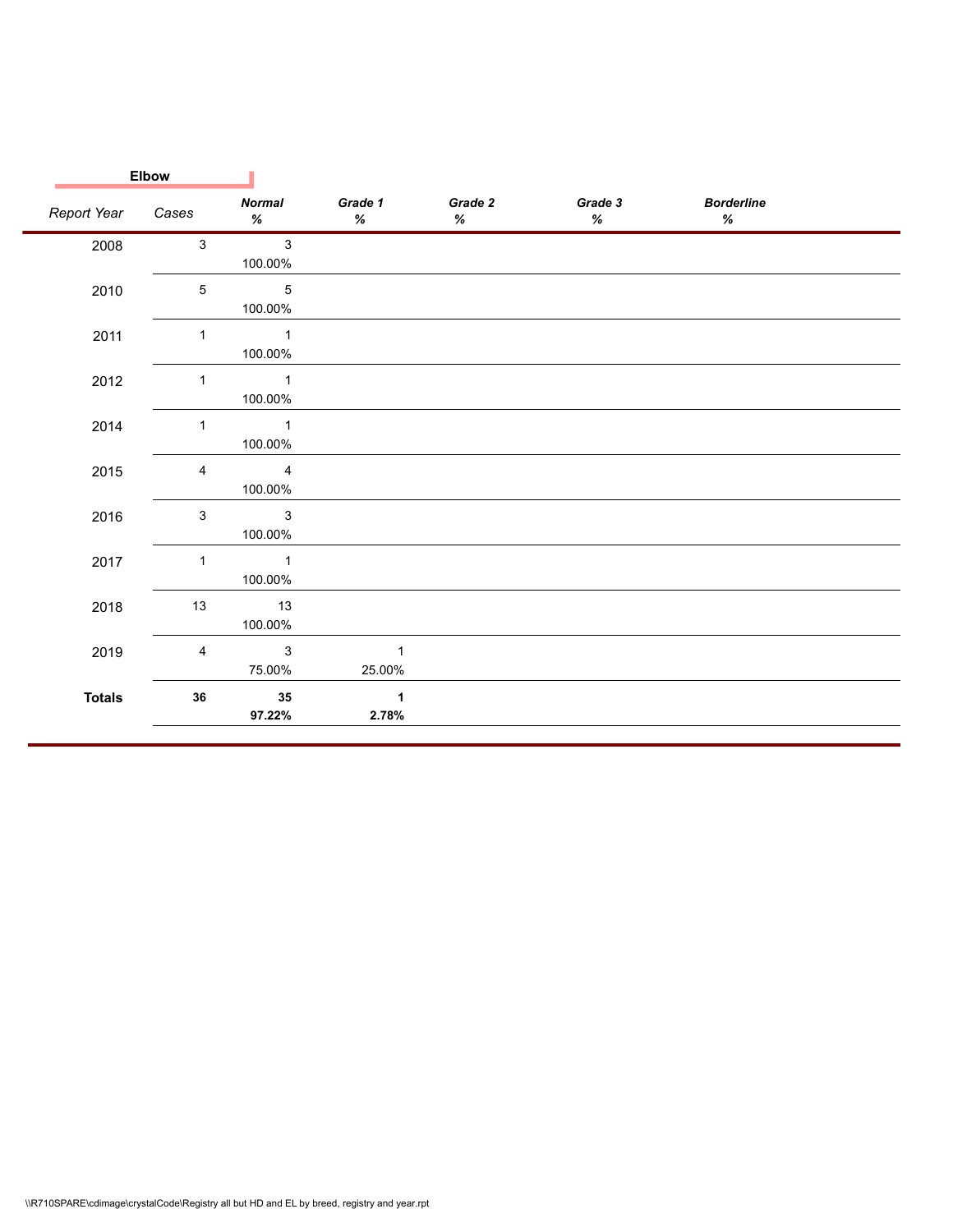| <b>Advanced Cardiac</b>    |                                |                         |          |                 |            |           |             |
|----------------------------|--------------------------------|-------------------------|----------|-----------------|------------|-----------|-------------|
| Report year                | Cases                          | Normal                  | % Normal | <b>Abnormal</b> | % Abnormal | Carrier   | % Carrier   |
| Portuguese Podengo Pequeno |                                |                         |          |                 |            |           |             |
| 2017                       | 1                              | $\mathbf 1$             | 100.0    |                 |            |           |             |
| 2018                       | 3                              | 3                       | 100.0    |                 |            |           |             |
| 2019                       | 1                              | $\mathbf{1}$            | 100.0    |                 |            |           |             |
| <b>Totals</b>              | 5                              | 5                       | 100.0    |                 |            |           |             |
|                            | <b>Baer Hearing Test</b>       |                         |          |                 |            |           |             |
| Report year                | Cases                          | Normal                  | % Normal | Abnormal        | % Abnormal | Equivocal | % Equivocal |
| Portuguese Podengo Pequeno |                                |                         |          |                 |            |           |             |
| 2008                       | 4                              | 4                       | 100.0    |                 |            |           |             |
| <b>Totals</b>              | 4                              | 4                       | 100.0    |                 |            |           |             |
|                            | <b>Cardiac</b>                 |                         |          |                 |            |           |             |
| Report year                | <b>Cases</b>                   | Normal                  | % Normal | Abnormal        | % Abnormal | Equivocal | % Equivocal |
| Portuguese Podengo Pequeno |                                |                         |          |                 |            |           |             |
| 2008                       | 3                              | 3                       | 100.0    |                 |            |           |             |
| 2009                       | 1                              | $\mathbf 1$             | 100.0    |                 |            |           |             |
| 2010                       | 5                              | $\mathbf 5$             | 100.0    |                 |            |           |             |
| 2011                       | $\overline{7}$                 | $\overline{7}$          | 100.0    |                 |            |           |             |
| 2012                       | 4                              | 4                       | 100.0    |                 |            |           |             |
| 2013                       | 6                              | 6                       | 100.0    |                 |            |           |             |
| 2014                       | 10                             | $10$                    | 100.0    |                 |            |           |             |
| 2015                       | 1                              | $\mathbf{1}$            | 100.0    |                 |            |           |             |
| 2016                       | $\overline{\mathbf{c}}$        | $\overline{\mathbf{c}}$ | 100.0    |                 |            |           |             |
| 2017                       | $\ensuremath{\mathsf{3}}$      | 3                       | 100.0    |                 |            |           |             |
| <b>Totals</b>              | 42                             | 42                      | 100.0    |                 |            |           |             |
|                            | <b>Degenerative Myelopathy</b> |                         |          |                 |            |           |             |
| Report year                | Cases                          | Normal                  | % Normal | Abnormal        | % Abnormal | Carrier   | % Carrier   |
| Portuguese Podengo Pequeno |                                |                         |          |                 |            |           |             |
| 2016                       | 11                             | 11                      | 100.0    |                 |            |           |             |
| 2017                       | $\,6\,$                        | $\,6\,$                 | 100.0    |                 |            |           |             |
| 2019                       | $10$                           | 10                      | 100.0    |                 |            |           |             |
| <b>Totals</b>              | 27                             | 27                      | 100.0    |                 |            |           |             |
| <b>Dentition Database</b>  |                                |                         |          |                 |            |           |             |
| Report year                | Cases                          | Normal                  | % Normal | Abnormal        | % Abnormal | Carrier   | % Carrier   |
| Portuguese Podengo Pequeno |                                |                         |          |                 |            |           |             |
| 2014                       | 1                              | 1                       | 100.0    |                 |            |           |             |
| <b>Totals</b>              | 1                              | 1                       | 100.0    |                 |            |           |             |
|                            |                                |                         |          |                 |            |           |             |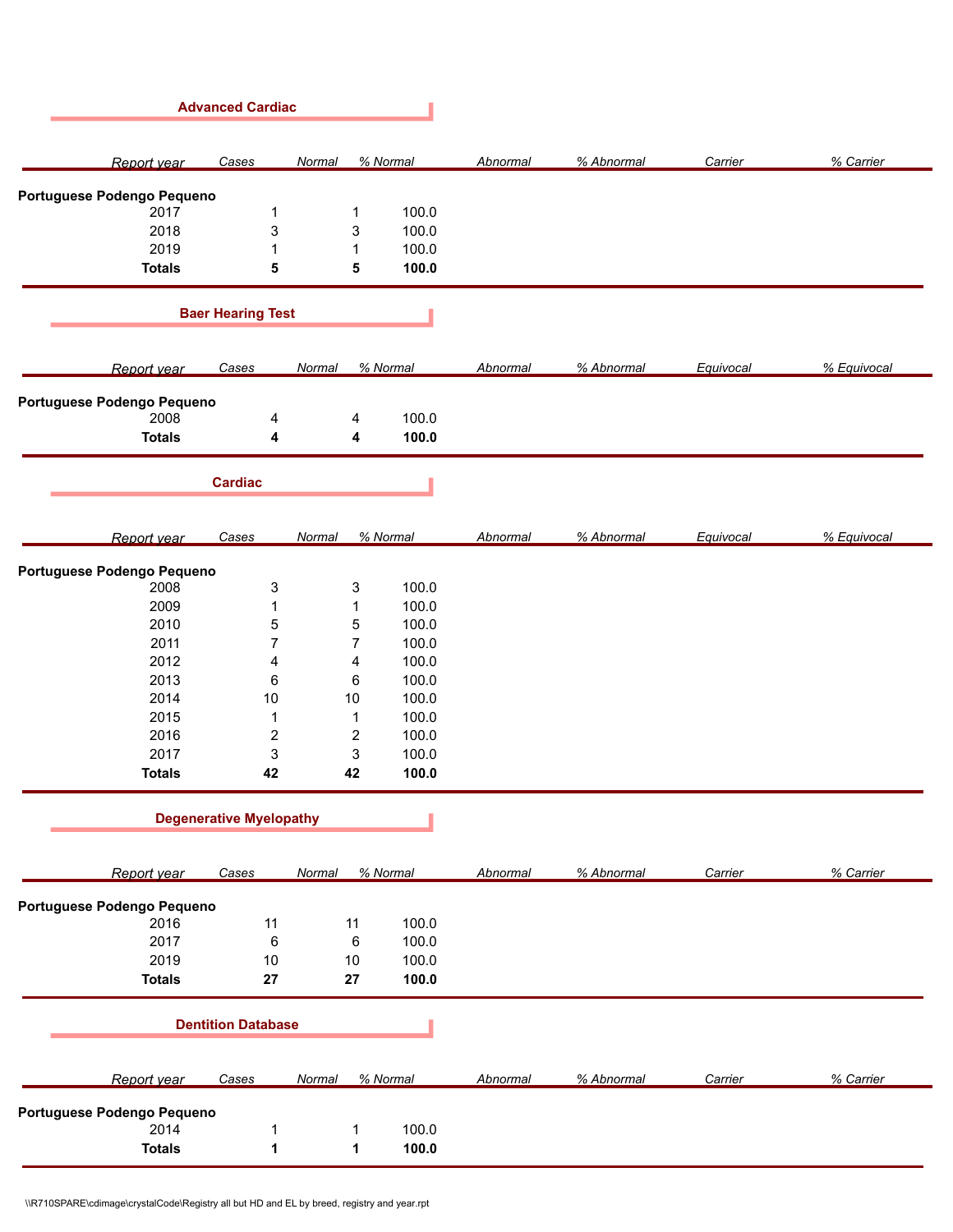|             |                            | <b>Eyes</b> |                    |       |                         |            |                |                |
|-------------|----------------------------|-------------|--------------------|-------|-------------------------|------------|----------------|----------------|
| Report vear |                            | Cases       | % Normal<br>Normal |       | Abnormal                | % Abnormal | Breeder opt.   | % Breeder opt. |
|             | Portuguese Podengo Pequeno |             |                    |       |                         |            |                |                |
|             | 2012                       | 7           | 7                  | 100.0 |                         |            |                |                |
|             | 2013                       | 12          | 10                 | 83.3  |                         |            | $\overline{2}$ | 16.7           |
|             | 2014                       | 19          | 18                 | 94.7  |                         |            |                | 5.3            |
|             | 2015                       | 76          | 69                 | 90.8  | 5                       | 6.6        | $\overline{2}$ | 2.6            |
|             | 2016                       | 12          | 10                 | 83.3  |                         |            | $\overline{2}$ | 16.7           |
|             | 2017                       | 33          | 31                 | 93.9  |                         |            | $\overline{2}$ | 6.1            |
|             | 2018                       | 46          | 40                 | 87.0  | $\overline{\mathbf{A}}$ | 2.2        | 5              | 10.9           |
|             | 2019                       | 46          | 34                 | 73.9  | 2                       | 4.4        | 10             | 21.7           |
|             | <b>Totals</b>              | 251         | 219                | 87.3  | 8                       | 3.2        | 24             | 9.6            |

**Legg-Calve-Perthes**

| Report year                | Cases | Normal         | % Normal | Abnormal | % Abnormal | Carrier | % Carrier |
|----------------------------|-------|----------------|----------|----------|------------|---------|-----------|
| Portuguese Podengo Pequeno |       |                |          |          |            |         |           |
| 2009                       | 3     | 3              | 100.0    |          |            |         |           |
| 2010                       |       |                | 100.0    |          |            |         |           |
| 2011                       | 5     | 5              | 100.0    |          |            |         |           |
| 2012                       | 12    | 12             | 100.0    |          |            |         |           |
| 2013                       | 2     | $\overline{2}$ | 100.0    |          |            |         |           |
| 2014                       | 18    | 18             | 100.0    |          |            |         |           |
| 2015                       | 2     | 2              | 100.0    |          |            |         |           |
| 2016                       | 3     | 2              | 66.7     | 1        | 33.3       |         |           |
| 2017                       | 6     | 6              | 100.0    |          |            |         |           |
| 2018                       | 8     | 8              | 100.0    |          |            |         |           |
| 2019                       |       | и              | 100.0    |          |            |         |           |
| <b>Totals</b>              | 61    | 60             | 98.4     | 1        | 1.6        |         |           |

**Patella**

J

 $\sim 100$ 

|                            | Report vear   | Cases | Normal | % Normal | Abnormal       | % Abnormal | Carrier | % Carrier |
|----------------------------|---------------|-------|--------|----------|----------------|------------|---------|-----------|
| Portuguese Podengo Pequeno |               |       |        |          |                |            |         |           |
|                            | 2008          | 16    | 13     | 81.3     | 3              | 18.8       |         |           |
|                            | 2009          | 8     | 8      | 100.0    |                |            |         |           |
|                            | 2010          | 5     | 5      | 100.0    |                |            |         |           |
|                            | 2011          | 9     | 8      | 88.9     |                | 11.1       |         |           |
|                            | 2012          | 20    | 19     | 95.0     |                | 5.0        |         |           |
|                            | 2013          | 8     | 8      | 100.0    |                |            |         |           |
|                            | 2014          | 29    | 27     | 93.1     | $\overline{2}$ | 6.9        |         |           |
|                            | 2015          | 16    | 15     | 93.8     |                | 6.3        |         |           |
|                            | 2016          | 18    | 17     | 94.4     |                | 5.6        |         |           |
|                            | 2017          | 16    | 15     | 93.8     |                | 6.3        |         |           |
|                            | 2018          | 21    | 19     | 90.5     | 2              | 9.5        |         |           |
|                            | 2019          | 14    | 13     | 92.9     |                | 7.1        |         |           |
|                            | <b>Totals</b> | 180   | 167    | 92.8     | 13             | 7.2        |         |           |